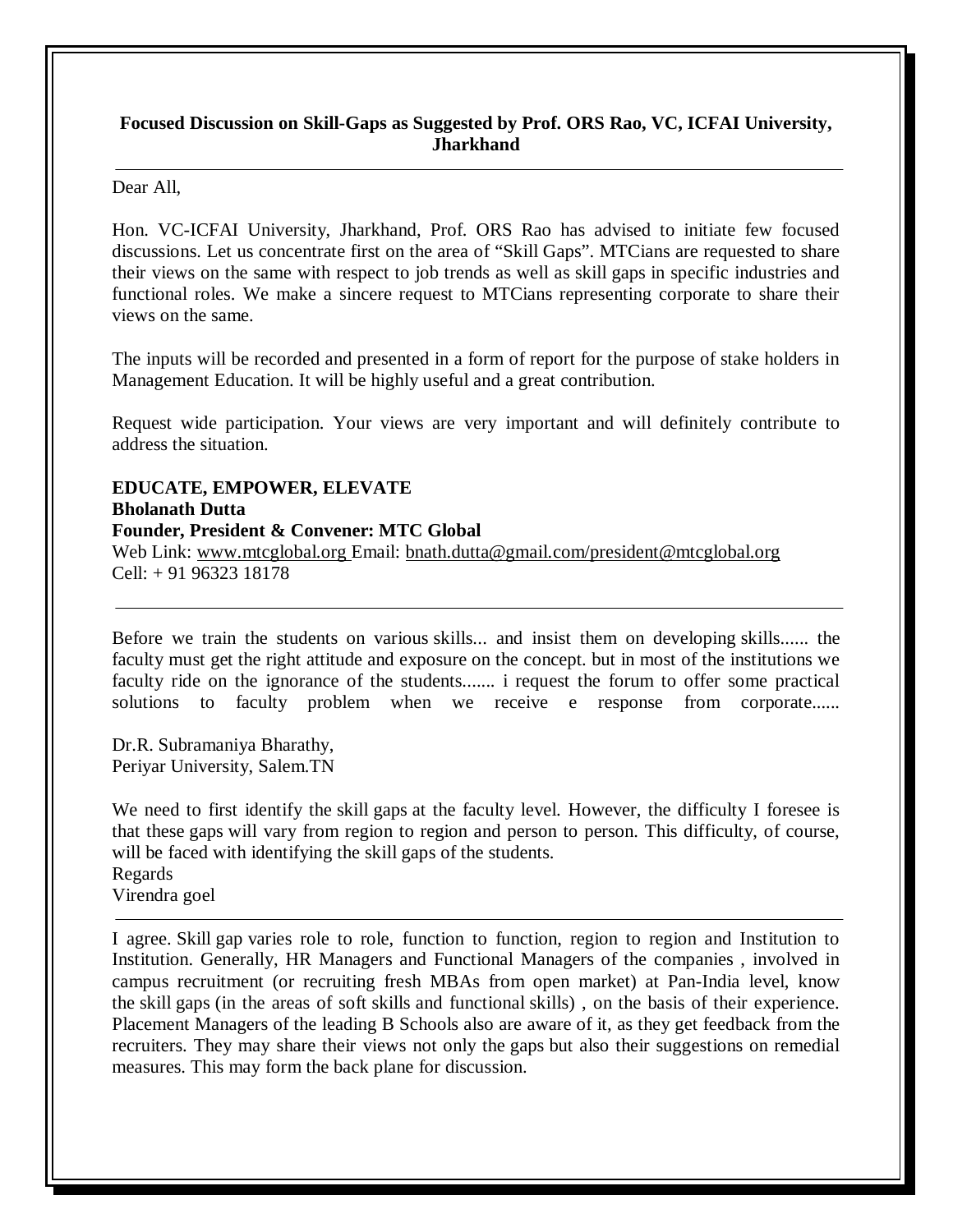Rgds Prof ORS Rao

I would like to suggest that we start listing the skills required to be an effective teacher and then try to carry out survey among our members to identify the general scenario with regards desirable level and existing level of particular skill. Regards Virendra Goel

Silos and the silo mentality in industry and other areas that thrive on competition should be encouraged - but only if they are bedded in a common, vibrant and easy to map unity of invincible strengths in terms of primary, secondary, tertiary and further education and skilldevelopment and continuing educational activities. (*Holding these two ideas together may be seen as a form of cognitive dissonance, a state of mind producing considerable discomfort and mental disorder.* ) Marrying the collective wisdom of HR Managers in Industries, Functional Managers, Recruiters and Placement Managers with a common longer term vision - a "decadal vision", perhaps, spanning two consecutive five year plans (2012 to 2022) of improving skills in school children is a noble goal and will yield changes of mammoth scales.

"Need Analysis": The attached a document provide a few key points. The document, provide by Prof. Vishnu Jogelakar, Department of Agadtantra, Tilak Ayurved Mahavidyalaya, Pune (tilakayurved.org/) - Coordinator of the Vaidya-Scientist Programme, Institute for Ayurveda and Integrative Medicine - *www.iaim.edu.in/* has come up in ongoing deliberations about developing curricula for different subjects for the 4-year BAMS (Ayurveda course) to be ratified and implemented by CCIM (Central Council of India Medicine;*www.ccimindia.org/*).

The problems and difficulties faced by teachers and students in later life is a problem with origins that can be traced back to schools and teachers - assume the same in issues one sees in all other educational establishment including management education.

The seeds for a healthy and sustainable solution to this problem surely must begin with introducing such needs and skills in the youngest of minds possible. The challenges of developing effective teaching methods and skills and most of all to instill confidence in all involved - captains of industry, HR managers, educational institution management, teachers, students, parents is a formidable task but one that can be readily achieved with more minds involved.

#### **Madan Thangavelu**

Dear All,

We had initiated a discussion on Skill Gaps few days back pertaining to student community with respect to job trends as well as skillgaps in specific industries and functional roles. Having worked in the Corporate Affairs and Placement Bureau for sometimes and based on the interactions with HR team and their feedbacks , few areas where gaps exist:

1. Fundamental subject knowledge and clarity in concepts are very much required. Few questions are generally asked like (a) Define marketing in two words ( creating demand) (ii)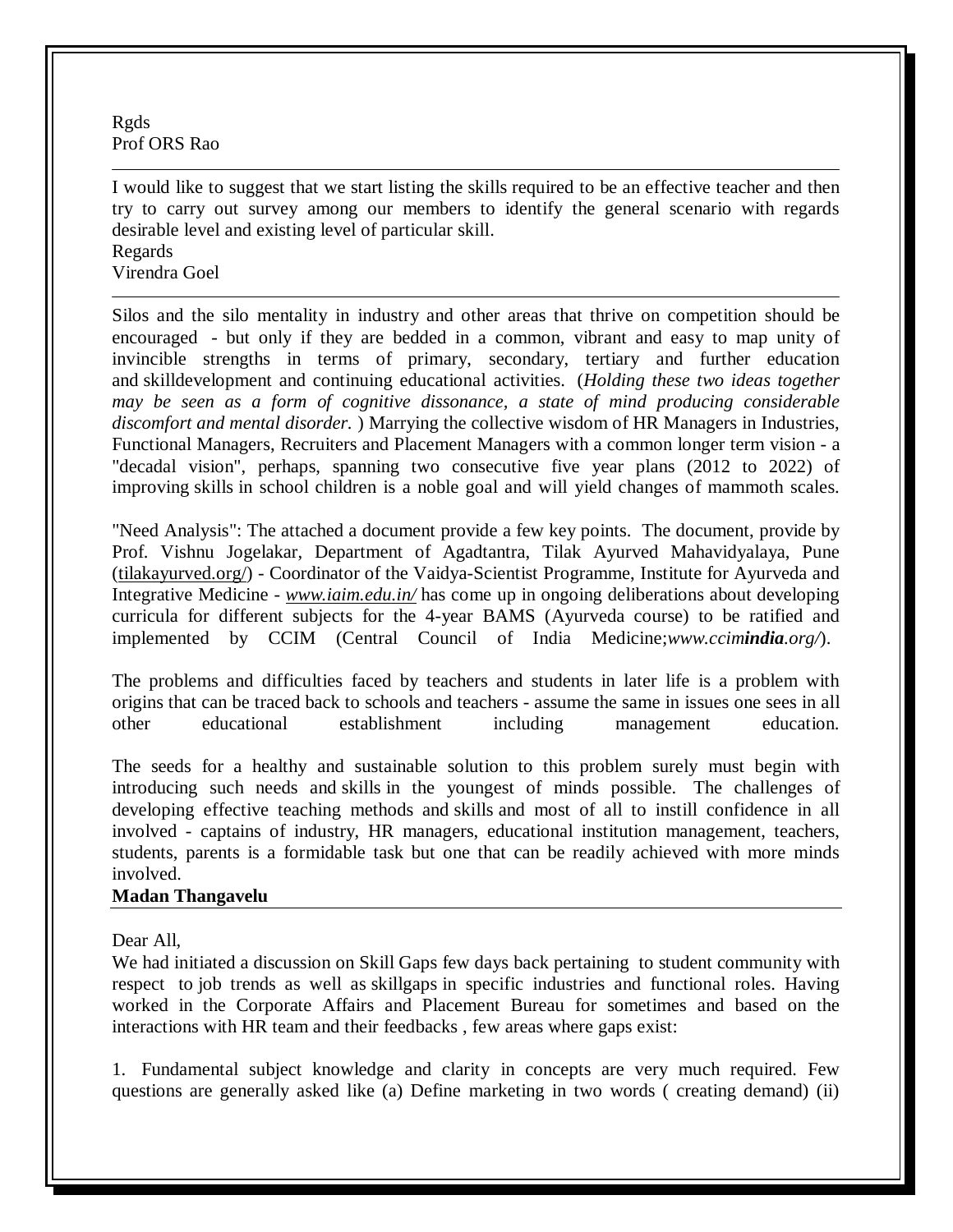Difference between Finance and Accounting (c) What is up-selling and cross-selling? It holds good for all specializations. I have never seen that recruitment team is asking difficult questions to student.

2. Analytical and Conceptual skills—Many companies exercise case studies in the interview process to understand the conceptual and analytical skills amongst students.

3. Logical Thinking—Specific situations are given and students are asked to give solutions for it. Efforts are put to understand the analogy and structured thinking leading to logical solutions to a situation.

4. Group Discussions—Simple topics are discussed to understand the areas like group dynamics, team spirit, communication, body language, leadership.

5. Right attitude and positive energy – These are very important for any candidate.

6. General Business Awareness—Another area of high importance.

7. HR teams try to find out whether students have these basics al right. Having these qualities, It is very easy to train the students on the given job-description /role.

8. If we talk about specific industries and functional roles---It differs to some extent ( Not in great extent). Like Oracle visiting campus for their B2B operations taking care of USA market – In this case emphasis is more on communication. But basics as mentioned above (KSA— Knowledge Skills Abilities) must be alright. On the similar line a student seeking a job and advertising/branding company must have the creative thinking – A student seeking a job in B2B company selling engineering products must have the technical/engineering knowledge ( BE Background).

What is seen that at entry level KSA factors play important role but definitely industry and role specific job demands 'KSA + Knowledge related to the job'.

These are few inputs based on my experience. Request Esteemed MTCians to give their views. This is an important area and needs to be explored further.

Warm Regards, Bholanath

# **To further add on to my earlier submissions:**

1. Skill Gaps differ between Engineering and Management Students to great extent. Engineering students must know the technical sides of their specialization area and should be able to apply that during interviews apart from fundamental subject knowledge and other value additions as already discussed.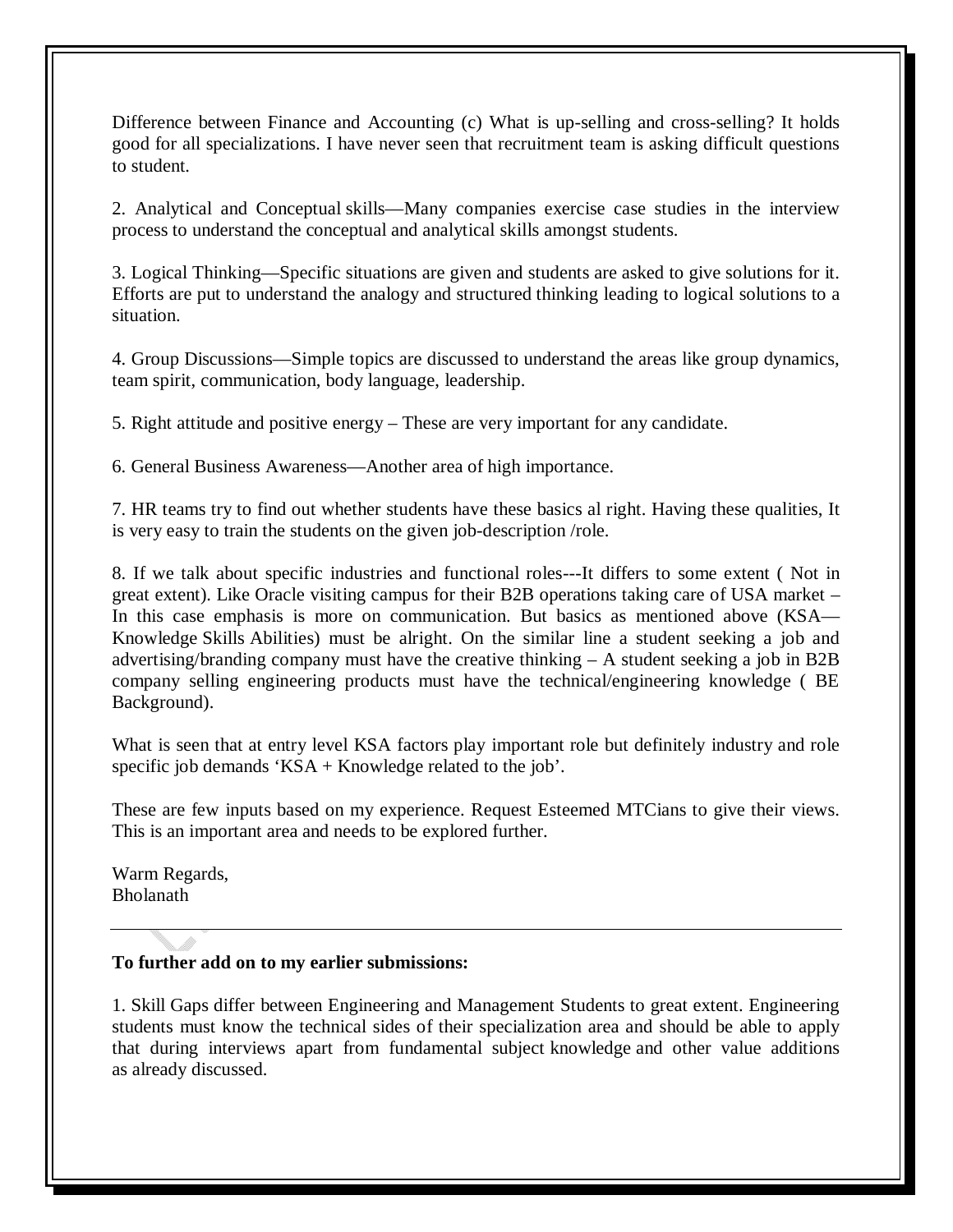2. Placement process for Engineering students start with Written Test and it is mostly hard-core technical. In rare cases, for Management Students there is any Written Test as the purpose of management program is less objective and more subjective and holistic.

3. A student with Marketing Specialization requires the marketing skills which are common across all industry segments. But few engineering company ( Like Emerson Network) they only take BE+MBA as marketing executive as the nature of the job demands.

4. Few companies recruiting MBA with Finance Spl conducts Written Test as finance is a technical subject. Few companies also conduct written test as a screening tool when number of prospective students are more.

5. If we look at the Management Curriculum-- The main motive is holistic development and ability to react and take an effective and efficient decision in a given situation. Keeping the objective in mind, the recruitment process is designed.

6. Management students are highly trainable ( if not must be) and can be trained easily on a given role/function.

7. Value additions through specific certification course is also required if the job-role demands.

8. MBA marketing students doing Business Intelligence (SAP) course is highly demanding.

9. A management student should be able to perform across industry segments. The specialization only matters at the entry point.

These are few add on to my earlier submissions.

Kindest Regards, Bholanath Dutta

I think we need to differentiate between knowledge gaps and skill gaps and focus only on skill gaps. There are many points relating to issues relating to mindset or the attitude, that is an individual matter and cannot be taught or trained.

Regards

Virendra Goel

# Hi,

The whole space of skill gaps needs to include employability skills, life skills, soft skills, conceptual skills, organisational skills, etc. This is the topic which has been extensively detailed in "Out Of Syllabus".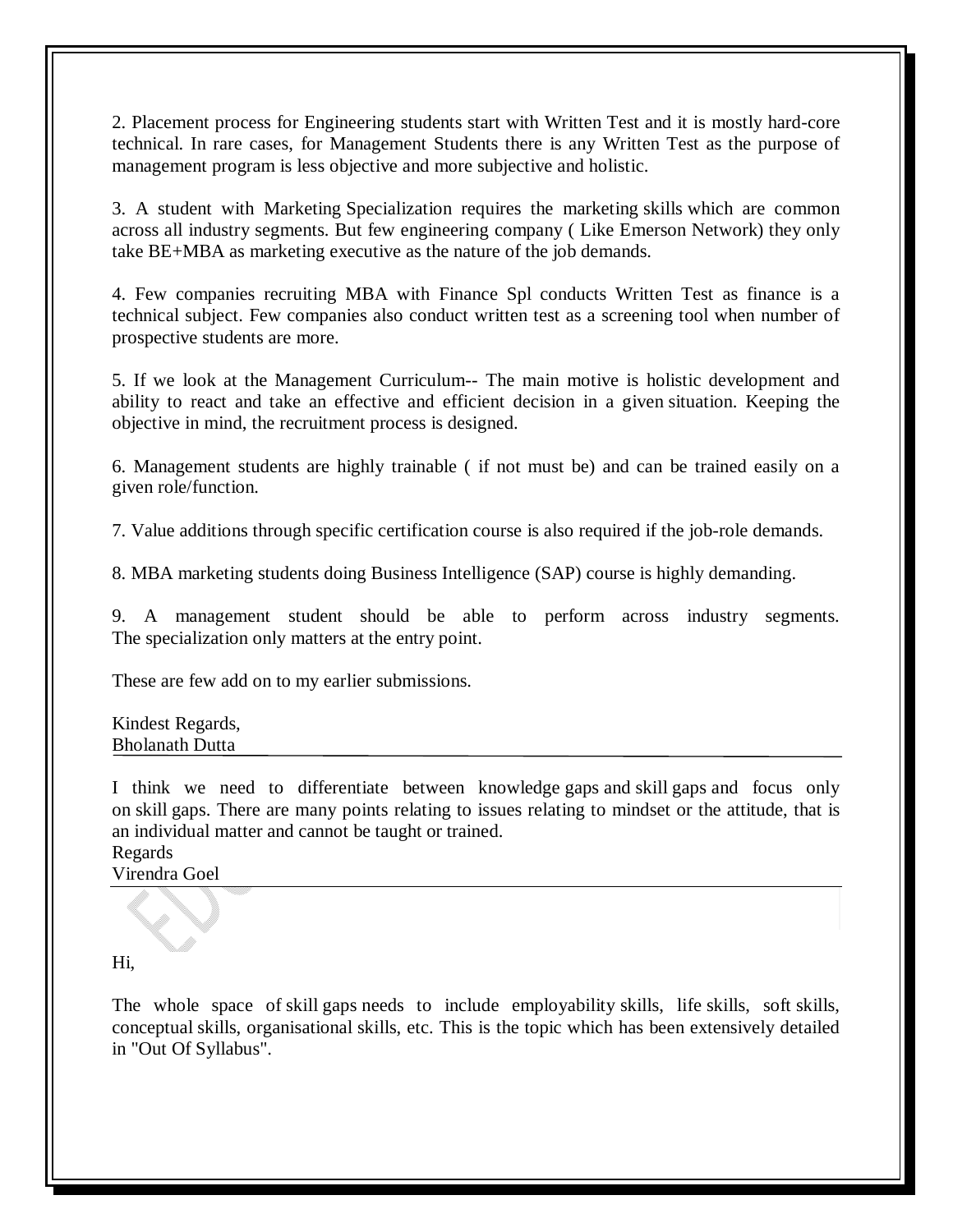For example when one is discussing employability skills it includes simple things like whether a person knows how to operate the various office equipments. Do they know how to create a document with an auto generated content table? etc. This is one of the most glaring gaps today because no institute even ventures anywhere close to this topic.

As someone from the industry and having interviewed and recruited many young adults I have always followed the maxim "Hire for Attitude and Train for the job". Now, the challenge is to find out whether the person has the right attitude in the few minutes of interview especially when everyone is on their best behavior.

This is where the employability skill checking has been very relevant. When asked about certain very basic things like "Do you know filing" the response clearly shows the person's attitude in terms of willing to learn and dirty their hands.

My view is that this is what is crucial and needs to be taught at every institute starting from the 11th standard itself.

# **Rajesh V**

I happened to ask the same question to a recruiter from a multinational Indian company. His answer was that in a short time of 5/10 minutes we only try to evaluate if the candidate can **think, walk and talk** like a professional for the purpose he is expected to be hired. Regards

Virendra Goel

Just out of curiosity-why are we doing this exercise?

As faculty of Management it would be a good way to see what we want to achieve at the end of it all ( objectives-goals and visions)l.We could then work backwards to see how we can achieve this.( plan a process) A list of this kind-audit-will help us see what can be plugged and what is beyond us.

Otherwise we could start this discussion another 25 years later and find ourselves right here where we started.

I work in the industry and can tell you that the biggest problem are not just the students: yes we need skillsbut what we need urgently, if we are to lose out not just nationally but internationally, is attitude. Students believe they are entitled to the best available everywhere without contributing anything or giving off themselves.We equate arrogance to courage,pushing and grabbing as smartness and holding the halo over our heads and eternally believing we have arrived.They are poor learners,dont read in depth or in width,have no talents . But we have to work closer from home-how can we , the faculty, first change ourselves? Regards

Usha Gowri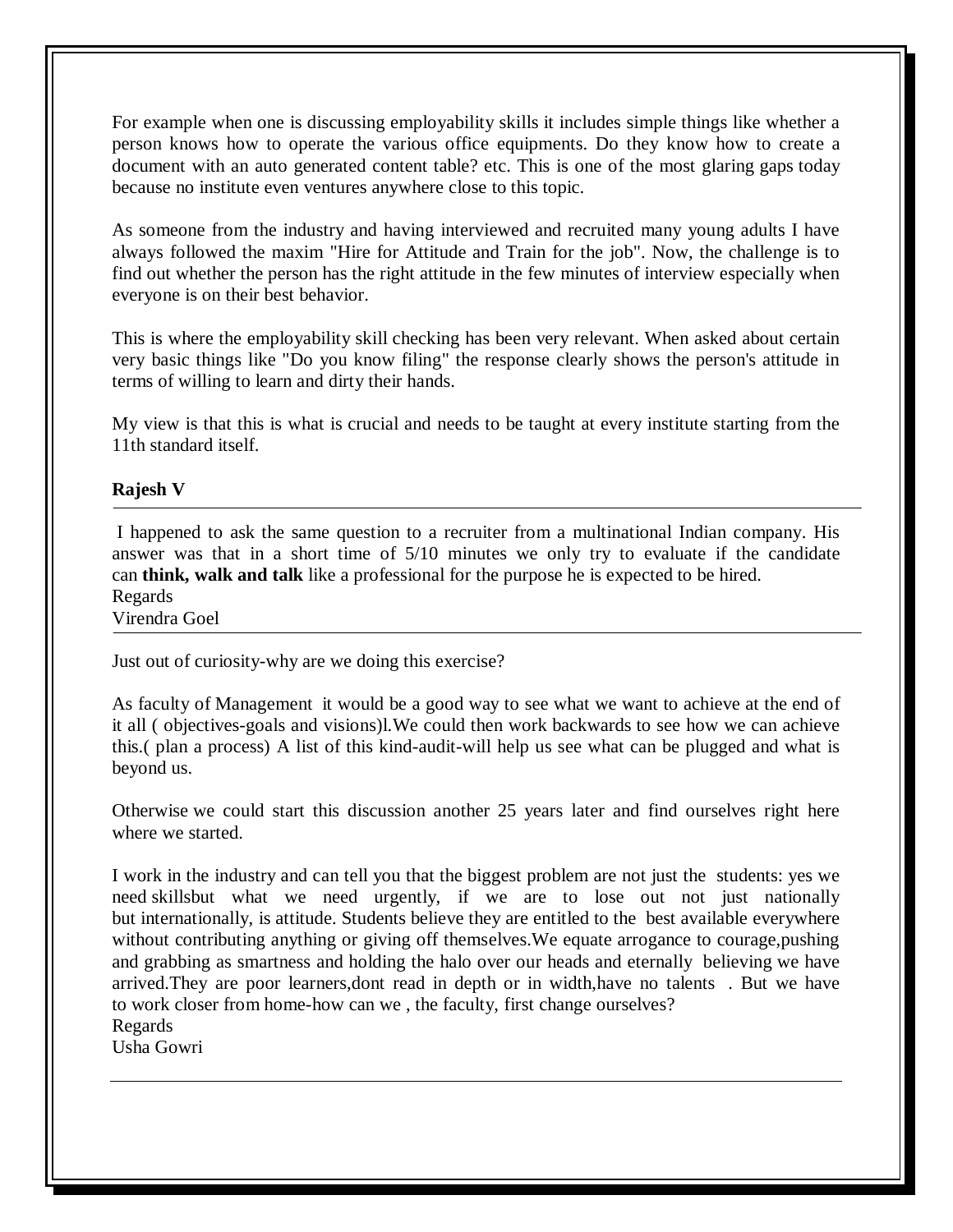Yes I agree! faculty should nurture positive attitude for learning and sharing with students. we need to read more, research more, interact more with industry and so on. we should be ahead of students(knowledge nad skills with practical exposure and application) then only we will be able to get respect from the students. this my experience in 40 years of teaching and training.short cuts may help in the short run but in the long run the teachers should tranform themselves towards more professionalism?

Gopu Venkatswamy Isleworth London

I remember of a fantastic model from "Tao of Coaching" called Skill-Will Matrix. The Author was an Senior Consultant with Mckinsey&Co and he pointed very nicely that "Will" also to be considered as an important element in maping **Skill gaps**. A person with a **low will and high skill** might, at the end of the day, on terms of performance have a same kind of skill gap, which a person with low skills have. **Indian Management philosophies which are based on Bhagvad Gita** and other scriptures, that's why gives a greater priority to high will.Because High will people will automatically take care that, he can overcome his skill gaps. While with people with low will, that seemed not be true.

--

Regards, Sri Joydip

Dear All,

we should focus on the root causes which are responsible for the fact that our academically educated youths are not sufficiently prepared for successful employment (individual exception granted):

- traditionally, there is a the mindset  $\&$  attitude of separation of "white" and "blue" collar work; it applies to students and teachers (which is all the more deplorable) and, of course, to our society as a whole
- Universities and Colleges don't provide sufficient opportunities for real-life practical experiences, the curricula are hopelessly outdated and contain lots of superfluous subjects which should be eliminated in favour of longer-time internships
- majority of our teachers have no practical experiences in their fields themselves, thus we face an 'over-academisation', useless for creating the necessary positive spirit for work
- exams are conducted along non-practical lines, and 'project work' (again alien to real-life workplaces) is oriented on what is theoretically stuffed in - marks are everything!

These are the main reasons why most companies are not at all satisfied with the quality and work ethics of our career aspirants.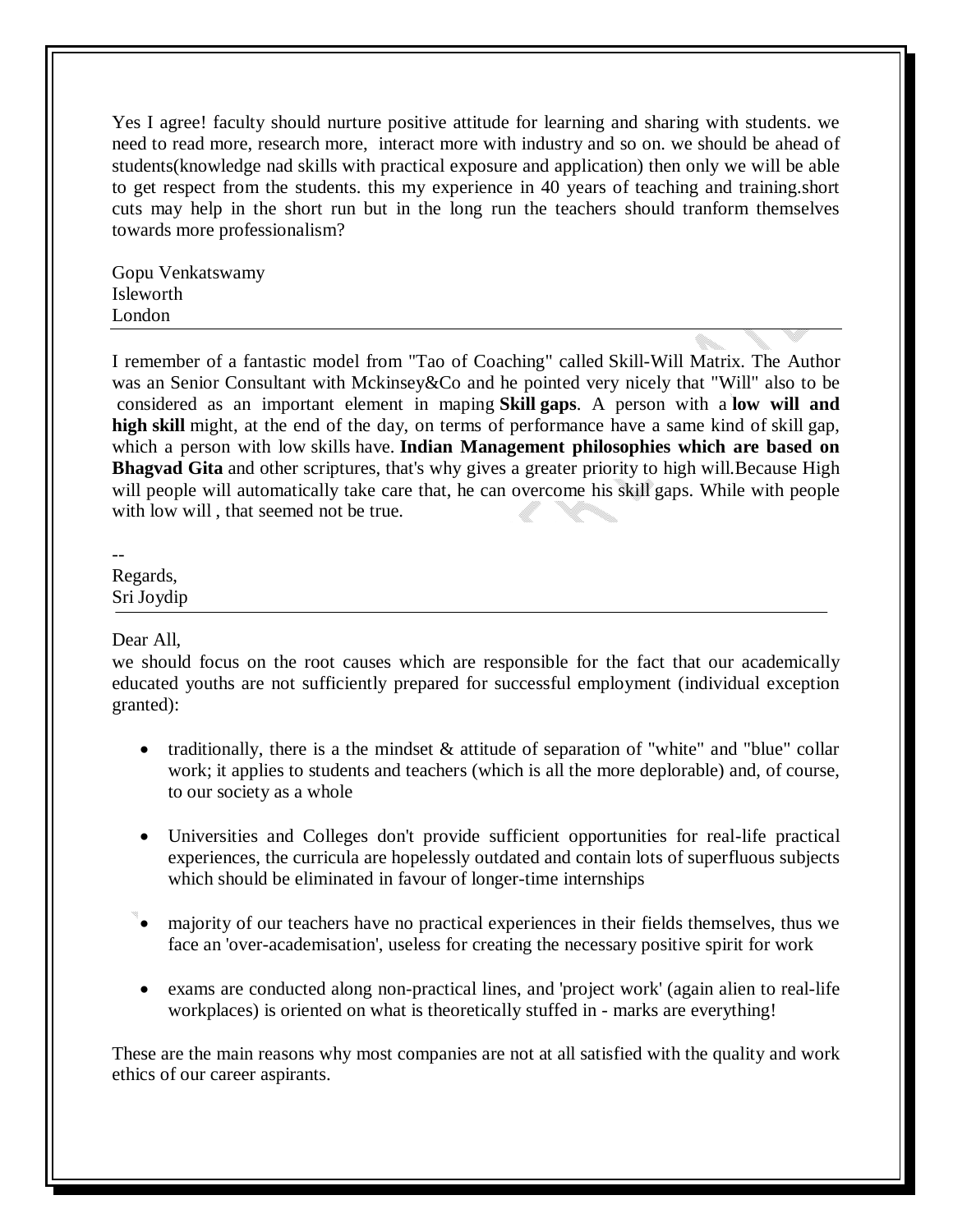According to our research results, so called internships hardly overstep more than a few weeks. Obviously, the students cannot become integrated in any workplace which only would make sense. During internships, they observe what is done, and they dutifully fill their report books with that - does it make any sense?

We had the opportunity to study the "Fachhochschul"-system in Germany (mainly science- and technically oriented Universities) where precondition for admission is a minimum of 100 workdays in a respective company or public undertaking related to the intended studies, and they have to show a report on their own work and also, a detailed certificate from the employer. They are employed during their internship, and they are paid.

I have been Head of Dept. of HRD in a German company (for 28 years), and these interns were employed and evaluated by my Dept. Many of them worked with us during their holidays, and we gladly employed many of them after completion.

Also, we had many University teaching staff (including full-fledged Professors - in Germany, professorship is only held by the lighest level of staff, and that **not after seniority**!) working with just 'normally' with us during holidays (without payment) to stay in touch with practice.

I wish, this dreamwould come true in India!

Now, let us not try to put some bandaid onto the already open wounds, but start tackling the root causes. Let us fight complacency and larmoyance and do the only thing which will promise success: **change the system + mindset & attitudes.**

# **Irmel V. Marla (Sociologist/Anthropologist)**

# Chairperson: **International Institute for Holistic Research and Voluntary Action (India-**

Dear All

The Syllabi will not be revised for many more years to come by any University as the academicians have a major problem "WHO WILL TEACH THE UPDATED SYLLABUS?" The academicians do not want people from industry to join education field (They feel threatened) and have created N no. of obstacles for industry experienced persons to join academics and they themselves cannot teach because they do not know the latest in the corporate world. Dr. Suresh Abhyankar **Director** 

Sai Sinhgad Business School Pune

For well-rounded knowledge base it is important to read much more than the text books or reference books. It has nothing to do with too much or too less reading in the colleges. Regards

Virendra Goel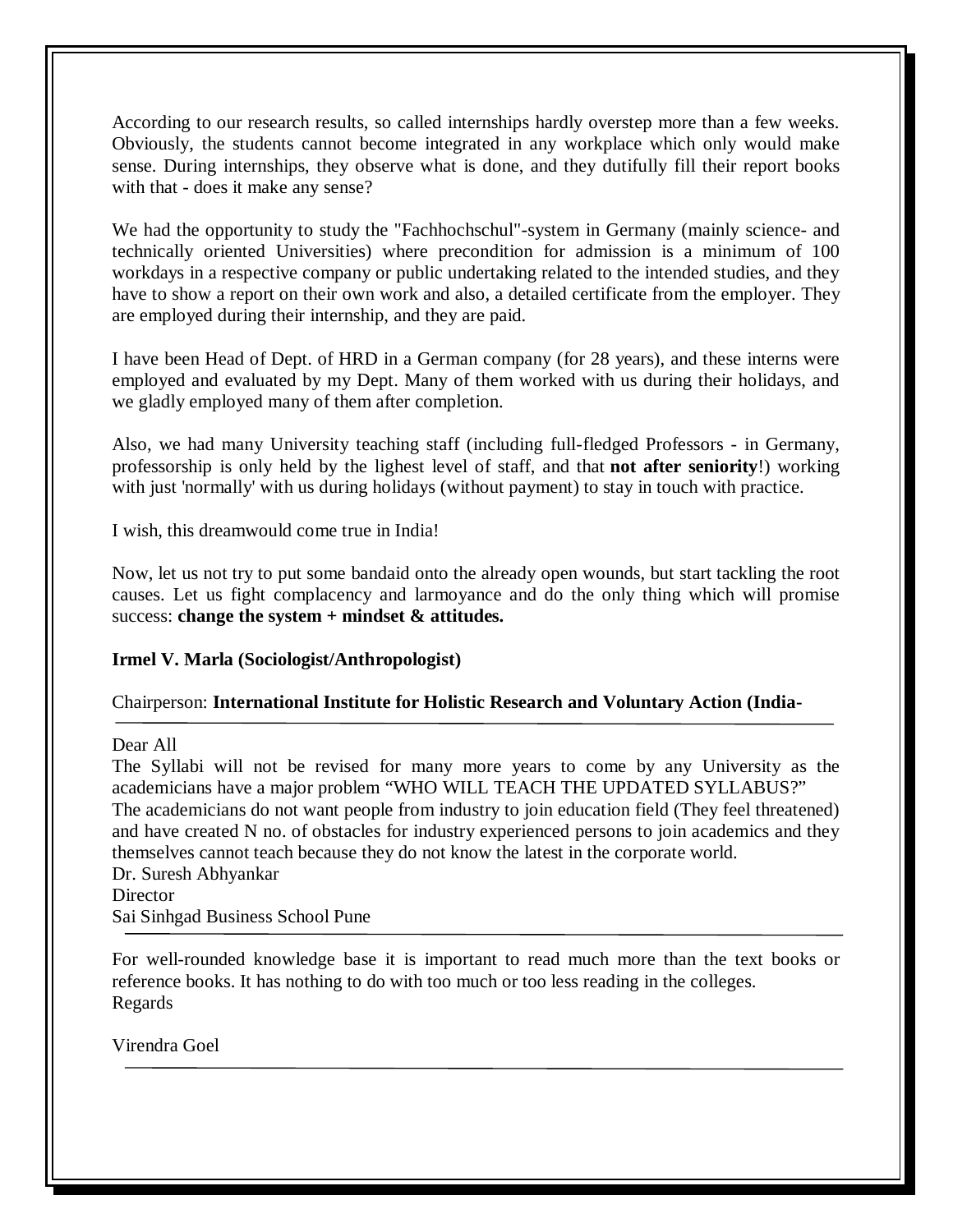I beg to differ that academicians are afraid of the professionals coming from industry or vice versa. There may be individual experiences but that does not define the true picture. It all depends on effectiveness of the person on a particular job on one side job satisfaction and monetary satisfaction for the individual on the other side.

Again, why management should limit to industry only. Do we not need management in politics, in service sector, in art and entertainment , in research and development etc. etc…? Regards Virendra Goel

I feel industry and academicians should work together for the development of the next generation of managers.The project assignments which are done just because it is compulsory and to get the certificate.The application of theory is never taught in management college.The industry people should be involved in development of management students.The management students should be sent to work in companies for six months at least before the completion of their masters, to make them prepared for the corporate world. I think the suggestion given by Irmel V. Marla is amazing**.**

As per law doctors have to go through stipulated "continuous medical education hours" to keep their registration active , similarly why should not our academicians work in industry to keep themselves updated with the demands of the industry.

I think our management colleges should welcome people from industry to join academics rather then rejecting them mentioning that they don't have teaching experience.

Regards

Vijayshri Kulkarni

To me there are three pillars of learning i.e. Knowledge, Skills and Attitude. Knowledge is dynamic and one will keep updating himself with the required knowledge throughout the life. One needs skills to apply the knowledge, one needs skills to deal with people, one needs many more skills to be effective in one's domain areas. To me these are the skills which are not a part of curriculum and that is what we are addressing at the moment.

Regards

Virendra Goel

Dear all, I agree that management education is different from other courses. Here concepts are meant to apply in real life. There is large skill gap in most management graduates. Most graduates do not understand what they want from their career, or life . They do not comprehend what they can deliver, what they bring to the organisation. They can not express themselves clearly. Many do not possess required confidence, not have adequate energy. We have interviewed few hundred Engineering and Management Graduates during last one year, most with good academic background and shortlisted after aptitude and technical tests. Hardly 5 % have minimum required competencies we expect in Industry. Management schools need to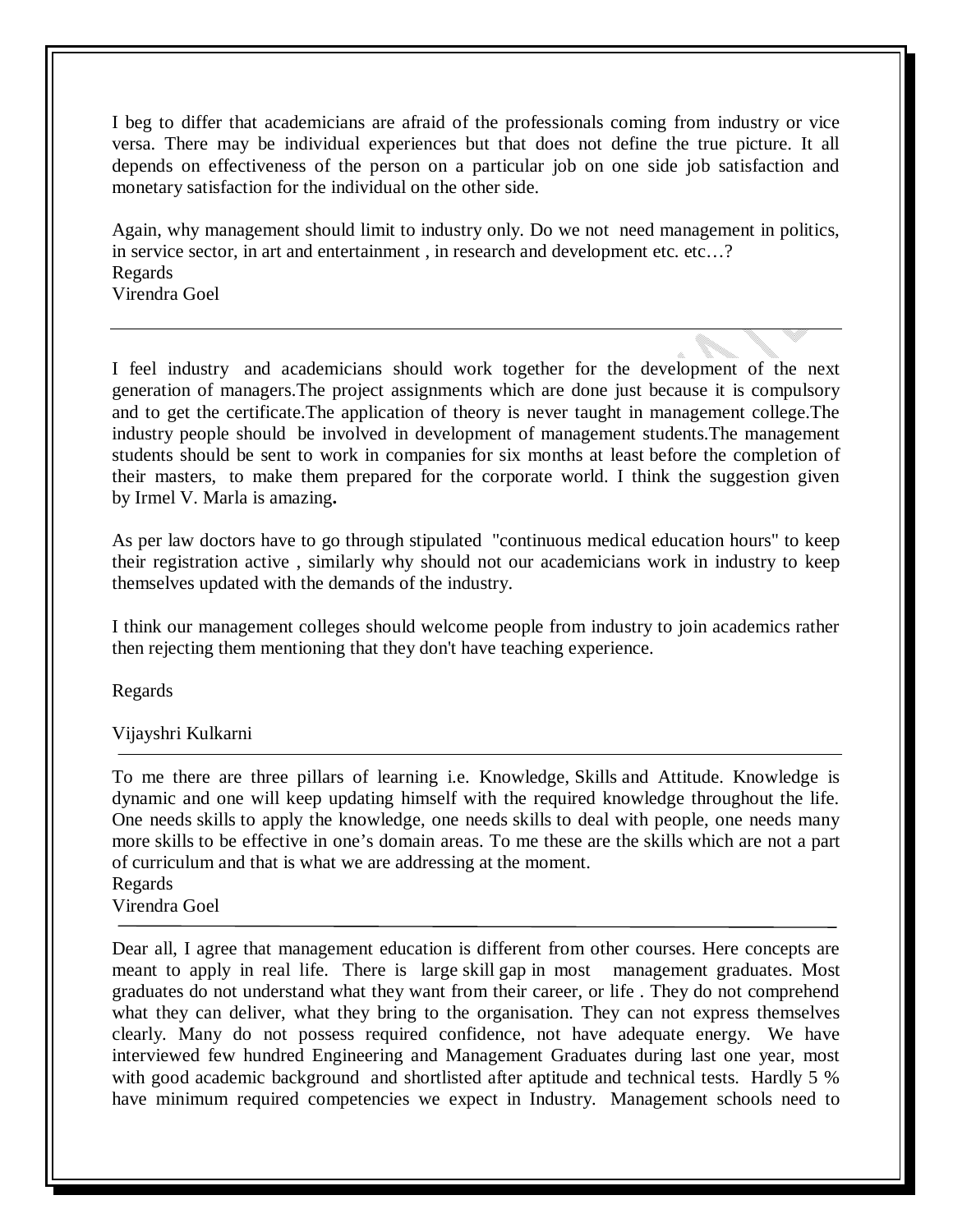reorient their complete scheme of transformation and personality development of their stuff to make them employable by infusing practical sense of concepual knowledge. Industry experts with academic bent of mind and academicians with practical orientation can facilitate B-schools in bridging that gap better. At last I will suggest that a much stronger, purposeful and closure industry academic interface is the need of the hour to make management education serve its cherished purpose. Regards,

R P Singh, HR Head, Cement Major and former Faculty, B-School,

Dear Seniors & Colleagues

A wonderful debate in in progress, profound contributions are taking place & a healthy exchange of information, knowledge & wisdom on Skills development .Now, I am talking of the institutions which fall out of the purview of the top 100 -- the IIM"s, best B schools, Universities of Delhi, Pune, Osmania, Gitam, Dhruva, IIPM, VJIM, other top level institutions.

Another good things is several intellectuals in this forum are proposing Solutions, not analysing Problems, whih is generally the case in India on any media or forum..

Wny is there a problem today with skill sets of Management students -- Because lakhs of seats are available, in Private,State run Universities, autonomous, & a student wants a MBA/PGDM as a passport for a job.

How does he or she get a PG degree.diploma in Management ? Good marks, scores, internal exams, memory oriented rote learning, lenient faculty in some institutions, theoritically long answers based examinations, guides, copying, replicated cut & paste projects, other easy to implement practices.

What about Placements ???-- Students who do excellent networking with industry managers with a practical approach only get placed immedately, rest any where from 6 months to 1 year, others make a heavy compromise -- any job will do , like bank clerk, police constable, supervisors, clerks, date entry operators,personal assistants to professionals, The Universities & autonomous B schools offer 40 to 70 subjects as part of the progra, They include the latest practices & feel happy about it.

The student has no breathing time as 80% of the time, he or she is writing an exam or preparing for one or awaiting the results.

If it is 4th Sem, he is already a Manager & expects royal traetment in the same college where he learny the basics.

He also undergoes a Soft skills course as a fashion.

Communication skills are a life long challenge  $\&$  is left to the heads of state to tackle. It is not the students problem alone.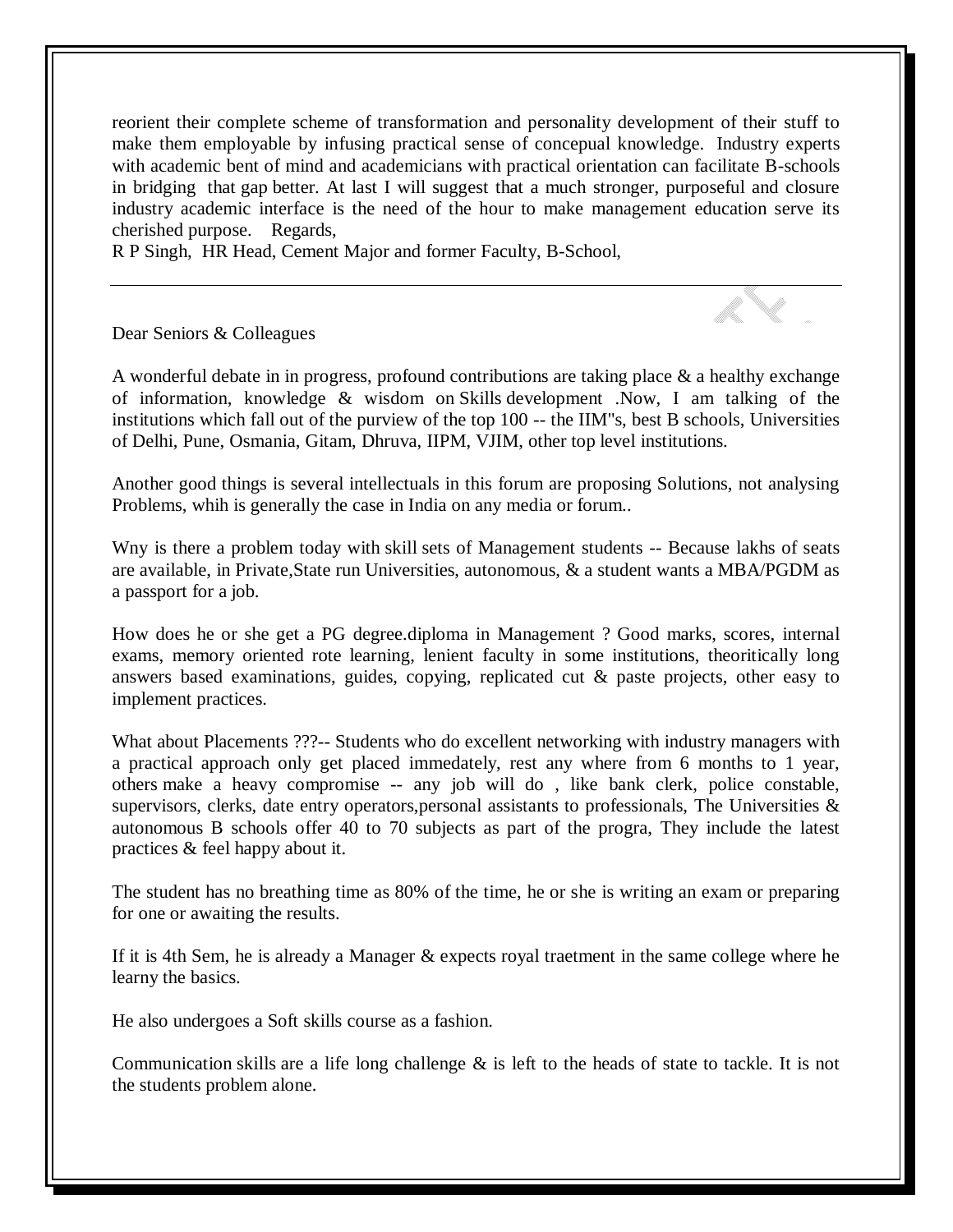Well, somewhere in between this above rigmarole is the Skill development, industry readiness, employability skills, Hard skills, not so soft skills. learnability skills, right attitude, presentation skills, comm skills of course, inter personnel skills, interactive skills --- the list goes on.

Well, if we can do something about the 3 things as stated above, then we will move on. But neverthless, a lovely document is being made which will go a long way in improving Management educarion.

Please carry on the healthy debate.

Ramesh Vemuganti

Dear Esteemed MTCians,

I know it's a crucial subject and deserves serious discussion. But how many affected people actually realize the existence of the **gap**? How many people who are responsible for the prevalence and persistence of the  $\frac{gap}{(s)}$  admit their failures and lapses?

The most likely response is denial of existence of the gaps. Some will like to hide them. A few will rationalize the situation and the rest will blame it on others. Surviving the **skill gap**(s) seems to be the greatest **skill** nowadays.

Regards, Prof. G. Surender Reddy,

Director, M C Gupta College of Business Management,

O. U. Road, Nallakunta, Hyderabad

Dear All. Greetings!

We can look at the 'Skill-Gaps' from different perspectives as expressed by many honorable members. There are multiple issues like education system, attitude, education policy, Teachers' competency, industry relevance , political willingness etc having significant impact on 'Skill-Gaps".

I think, we need to identify and work on the 'Skill-Gaps' in Given Situation/Constraints/Limitations instead of broadening the discussion at Macro Level ( which are beyond our control at present but necessary )

We need to work on the Gaps in various industry segments/functional roles and then suggest measures to bridge/narrow those Gaps. If we can bring out a manual/brief report on the Skill-Gaps , it will be really useful for all stakeholders.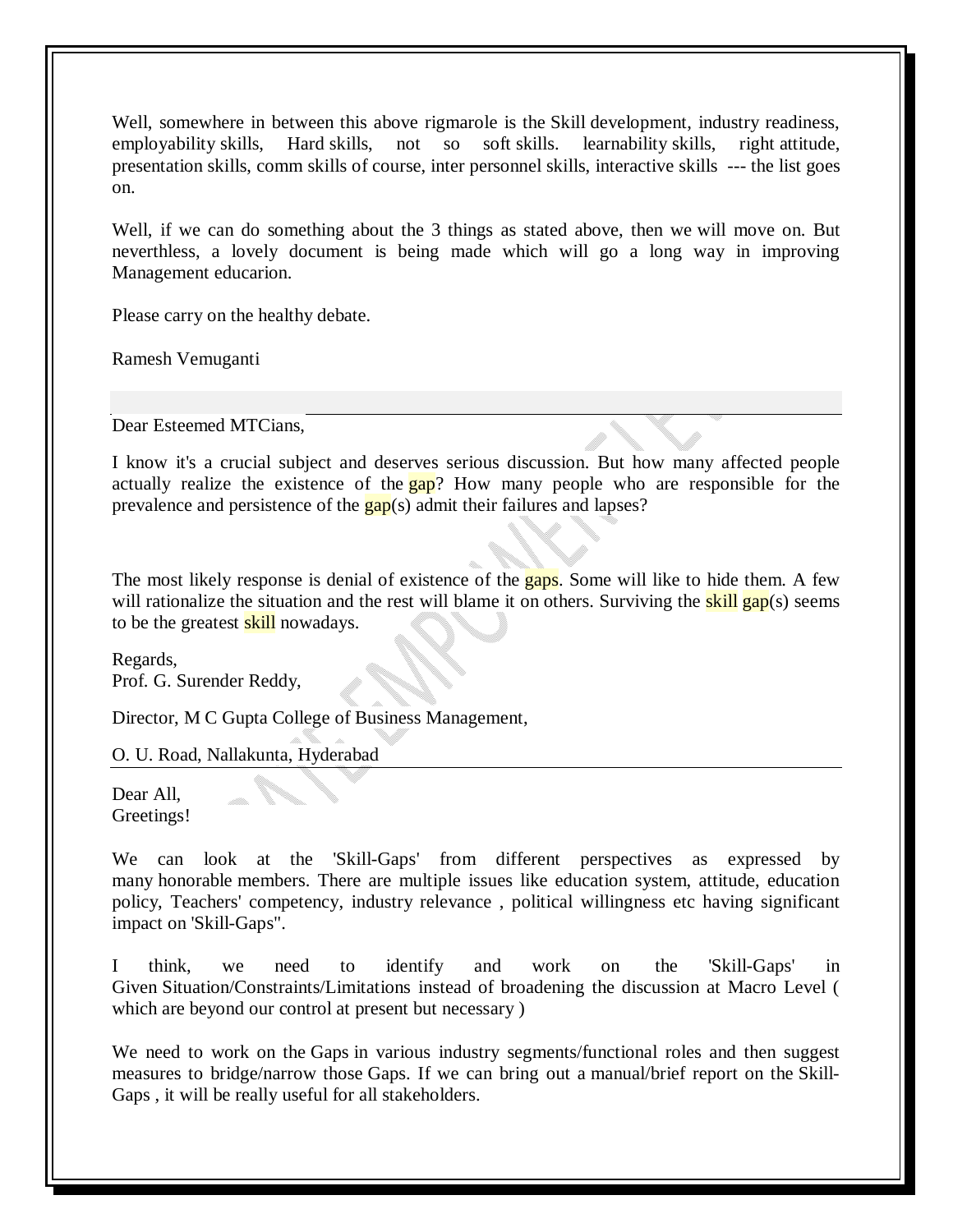Request further views on the subject.

Cordially, Bholanath

Madan Thangavelu

-WRITTEN COMMUNICATION: able to express yourself clearly in writing -VERBAL COMMUNICATION: expressing your ideas clearly and confidently in speech -FLEXIBILITY: adapting successfully to changing situations and environments -PERSUADING: able to convince others, to discuss and reach agreement -TEAMWORK: working confidently within a group -LEADERSHIP: able to motivate and direct others -PLANNING AND ORGANISING: able to plan activities & carry them through effectively -INVESTIGATING, ANALYSING AND PROBLEM SOLVING: gathering information systematically to establish facts and principles

-NUMERACY: able to carry out arithmetic operations/understand data - COMPUTING SKILLS

I fully agree with these views of VG and BD. A good management expert needs to be a Master of one area or specialization (like marketing, finance, IT, HR, development management etc) but Jack of all trades. As in any other fields they must have love for their works, cordial relations with everybody inside or outside the organization, no prejudices or bias (against any age, sex, race, culture, language, nationality, religion or region), and complete dedication and devotion for your assignment with a sense of responsibility and purpose. There are no short cuts for success. However, as they say, nothing succeeds like success.

*Dr. Tarun Das*

World Babk Technical Expert (Medium Term Strategic Planning)

Ministry of Finance, Bangladesh Secretariat, Dhaka-1000.

Dear Sir,

I have gone through the Kent University Employability list. I feel these are very generic in nature and required for any job for any candidate from any discipline. I am in the opinion apart from these general skill-sets , a management student requires skill-sets beyond that based on specific industry requirements and also varied industry segments.

Please find below the document taken from KENT University Website:

**WRITTEN COMMUNICATION:** able to express yourself **I** clearly in writing have **I'd thisskill like** to **improve it**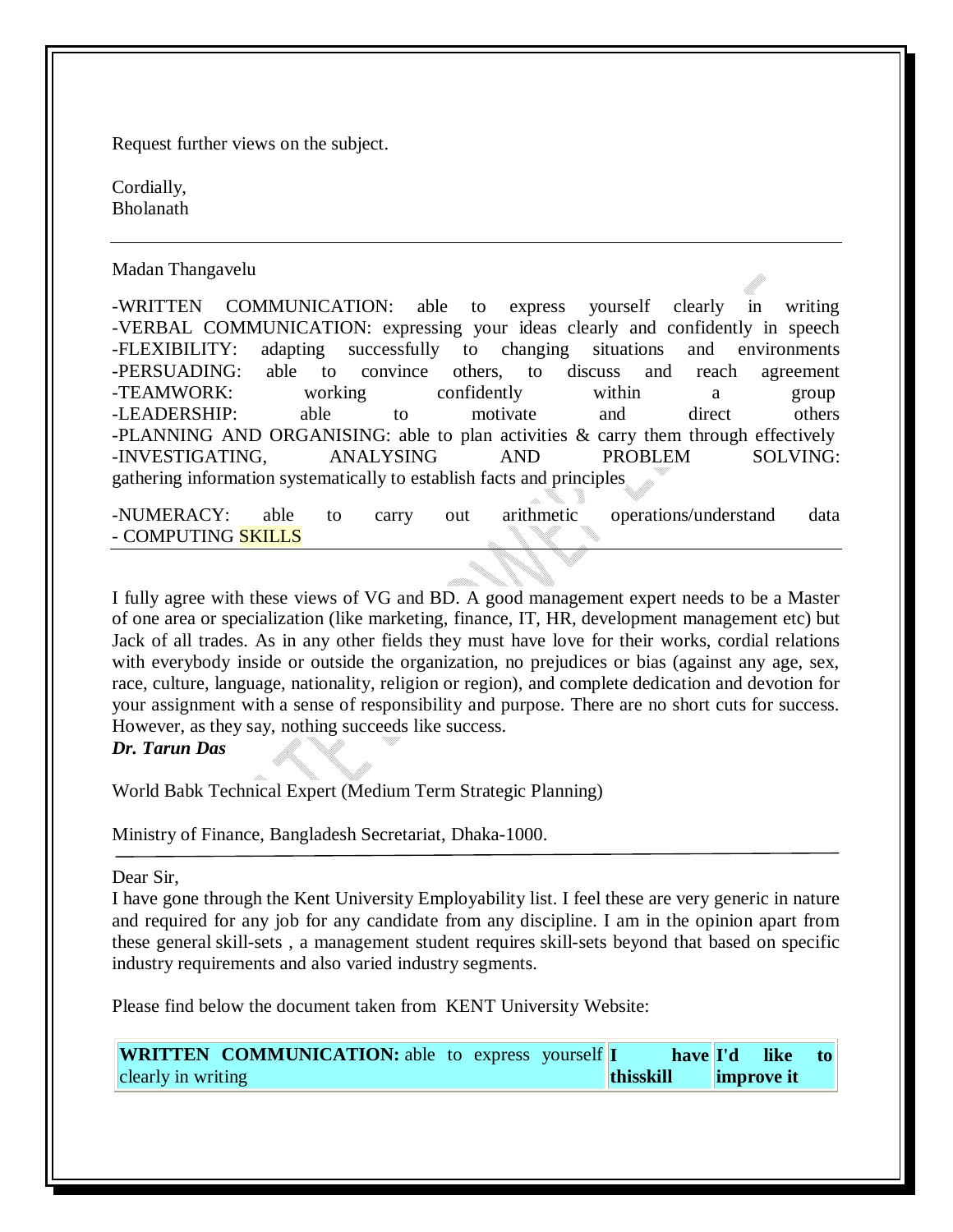| Thinking through in advance what you want to say                                        |             |                 |    |
|-----------------------------------------------------------------------------------------|-------------|-----------------|----|
| Gathering, analysing and arranging your information in a logical<br>sequence.           |             |                 |    |
| Developing your argument in a logical way.                                              |             |                 |    |
| Being able to condense information/produce concise summary<br>notes.                    |             |                 |    |
| Adapting your writing style for different audiences.                                    |             |                 |    |
| Avoiding jargon.                                                                        |             |                 |    |
| <b>VERBAL COMMUNICATION:</b> expressing your ideas clearly<br>and confidently in speech | I have this | Like<br>improve | to |
| Listening carefully to what others are saying.                                          |             |                 |    |
| Able to clarify and summarise what others are communicating.                            |             |                 |    |
| Helping others to define their problems. Not interrupting.                              |             |                 |    |
| Being sensitive to body language as well as verbal information.                         |             |                 |    |
| Making the right impression by making effective use of dress,<br>conduct and speech.    |             |                 |    |
| Keeping business telephone calls to the point.                                          |             |                 |    |
| Thinking up an interesting way to put across your message to<br>groups.                 |             |                 |    |
| Successfully<br>building a rapport with<br>audience<br>your<br>when speaking to groups. |             |                 |    |
| <b>FLEXIBILITY:</b> adapting successfully to changing situations<br>and environments    | I have this | Like<br>improve | to |
| Keeping calm in the face of difficulties                                                |             |                 |    |
| Planning ahead, but having alternative options in case things go<br>wrong               |             |                 |    |
| Thinking quickly to respond to sudden changes in circumstances                          |             |                 |    |
| Persisting in the face of unexpected difficulties                                       |             |                 |    |
| PERSUADING: able to convince others, to discuss and reach<br>agreement                  | I have this | Like<br>improve | to |
| Putting your points across in a reasoned way.                                           |             |                 |    |
| Emphasising the positive aspects of your argument.                                      |             |                 |    |
| Understanding the needs of the person you are dealing with.                             |             |                 |    |
| Handling objections to your arguments.                                                  |             |                 |    |
| Making concessions to reach agreement.                                                  |             |                 |    |
| Using tact and diplomacy.                                                               |             |                 |    |
| <b>TEAMWORK:</b> working confidently within a group                                     | I have this | Like            | to |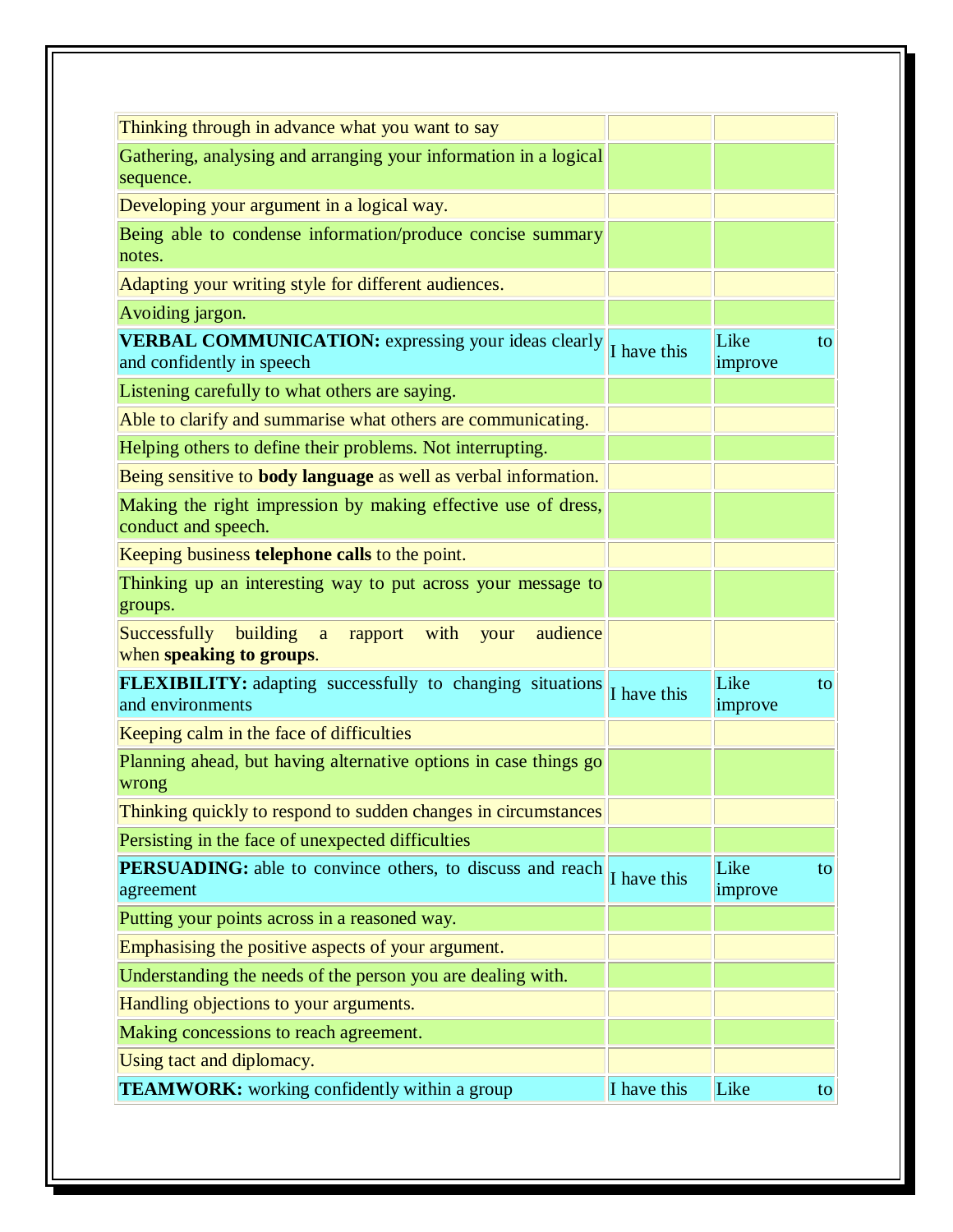|                                                                                                                                                                 |             | improve               |
|-----------------------------------------------------------------------------------------------------------------------------------------------------------------|-------------|-----------------------|
| Working cooperatively towards a common goal.                                                                                                                    |             |                       |
| Contributing your own ideas effectively in a group.                                                                                                             |             |                       |
| Listening to others' opinions.                                                                                                                                  |             |                       |
| Taking a share of the responsibility.                                                                                                                           |             |                       |
| Being <b>assertive</b> - rather than passive or aggressive.                                                                                                     |             |                       |
| Accepting & learning from constructive criticism. Giving<br>positive, constructive feedback                                                                     |             |                       |
| <b>LEADERSHIP:</b> able to motivate and direct others                                                                                                           | I have this | Like<br>to<br>improve |
| Taking the initiative.                                                                                                                                          |             |                       |
| <b>Organising and motivating others.</b>                                                                                                                        |             |                       |
| <b>Making decisions</b> and seeing them through.                                                                                                                |             |                       |
| Taking a positive attitude to failure: persevering when things are<br>not working out.                                                                          |             |                       |
| Accepting responsibility for mistakes/wrong decisions.                                                                                                          |             |                       |
| Being flexible - prepared to adapt goals in the light of changing<br>situations.                                                                                |             |                       |
| <b>PLANNING AND ORGANISING:</b> able to plan activities &<br>carry them through effectively                                                                     | I have this | Like<br>to<br>improve |
| Setting objectives which are achievable.                                                                                                                        |             |                       |
| <b>Managing your time</b> effectively/using <b>action planning</b> skills.                                                                                      |             |                       |
| Setting priorities - most important/most urgent.                                                                                                                |             |                       |
| <b>Identifying the steps needed to achieve your goals.</b>                                                                                                      |             |                       |
| Being able to work effectively when under pressure.                                                                                                             |             |                       |
| Completing work to a deadline.                                                                                                                                  |             |                       |
| <b>INVESTIGATING,</b><br><b>ANALYSING</b><br><b>AND PROBLEM</b><br><b>SOLVING:</b><br>gathering information systematically to establish facts and<br>principles | I have this | Like<br>to<br>improve |
| Clarifying the nature of a problem before deciding action.                                                                                                      |             |                       |
| Collecting, collating,<br>classifying<br>and<br>summarising<br>data<br>systematically.                                                                          |             |                       |
| Analysing the factors involved in a problem $&$ being able to<br>identify the key ones.                                                                         |             |                       |
| Recognising inconsistencies in reasoning.                                                                                                                       |             |                       |
| Using creativity/initiative in the generation of alternative<br>solutions to a problem.                                                                         |             |                       |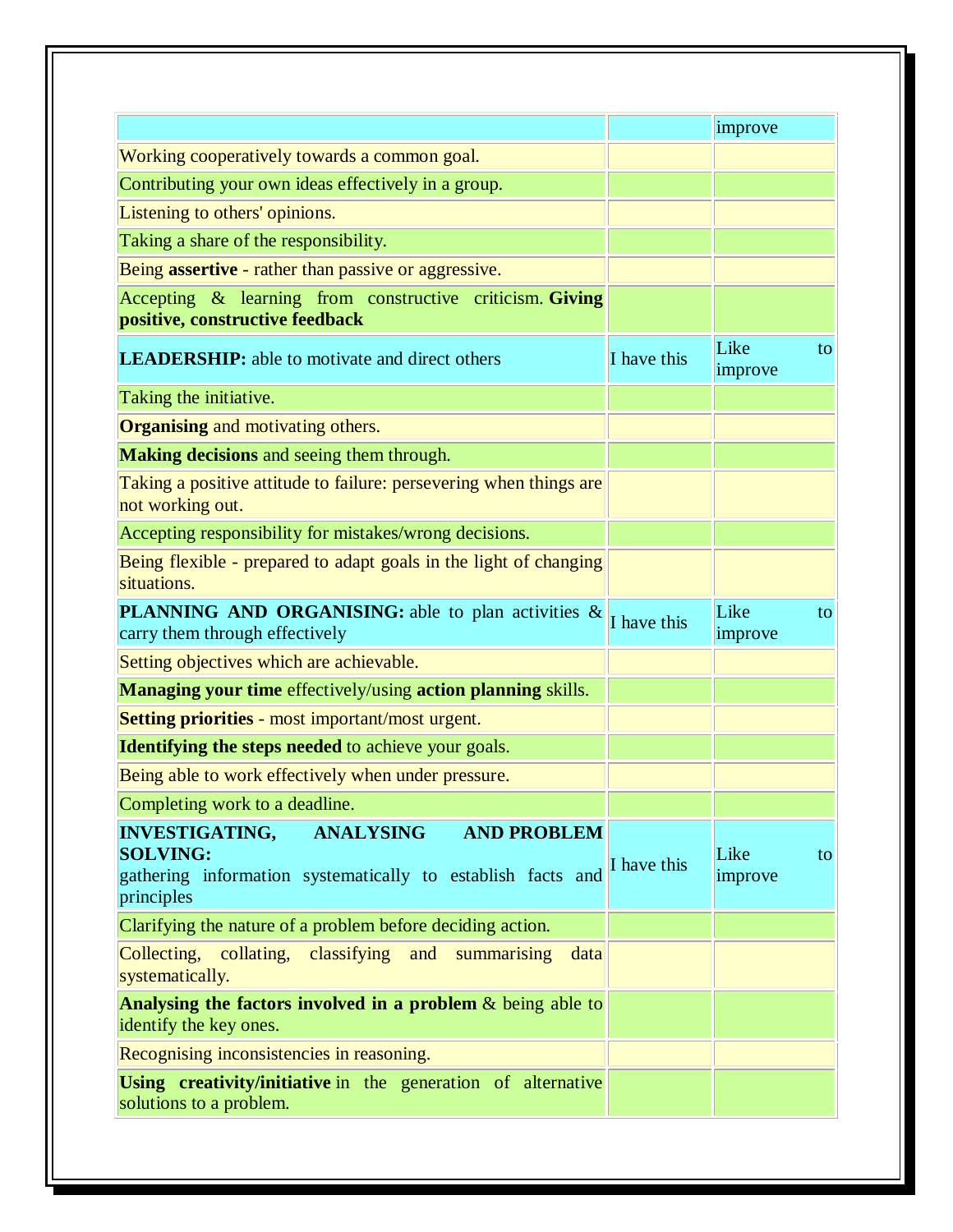| Differentiating between practical and impractical solutions.                              |             |                 |    |
|-------------------------------------------------------------------------------------------|-------------|-----------------|----|
| <b>NUMERACY: able</b><br>to<br>arithmetic<br>carry<br>out<br>operations/understand data   | I have this | Like<br>improve | to |
| Multiplying and dividing accurately.                                                      |             |                 |    |
| Calculating percentages.                                                                  |             |                 |    |
| Using a calculator.                                                                       |             |                 |    |
| Reading and interpreting graphs and tables.                                               |             |                 |    |
| <b>Using statistics.</b>                                                                  |             |                 |    |
| Planning and organising your personal finances effectively.<br>Managing a limited budget. |             |                 |    |
| <b>COMPUTING SKILLS</b>                                                                   | I have this | Like<br>improve | to |
| Word-processing skills.                                                                   |             |                 |    |
| Using databases (e.g. Access)                                                             |             |                 |    |
| Using spreadsheets (e.g. Excel)                                                           |             |                 |    |
| Using the Internet and email.                                                             |             |                 |    |
| Designing web pages.                                                                      |             |                 |    |
| Programming skills.                                                                       |             |                 |    |
| DEVELOPING PROFESSIONALISM                                                                | I have this | Like<br>improve | to |
| Accepting responsibility for your views and actions.                                      |             |                 |    |
| Showing the ability to work under your own direction and<br>initiative.                   |             |                 |    |
| Making choices based on your own judgement.                                               |             |                 |    |
| Paying care and attention to quality in all your work.                                    |             |                 |    |
| Taking the opportunity to learn new skills.                                               |             |                 |    |
| Developing the drive and enthusiasm to achieve your goals.                                |             |                 |    |

Request further views from honorable members on the subject.

#### Dear All,

What you detail is a case of "the left hand (Colleges and college Management) not interested in knowing what the the right hand wishes (students, industry needs) ... sometimes even despising such interactions as they are time consuming or distracting!

Most Colleges and educational institutions view themselves as "businesses" - maximising returns on minimum investment. Achieving standards takes time - most certainly many, many batches of students and also many generations of teachers. Six to seven decades is the normal transition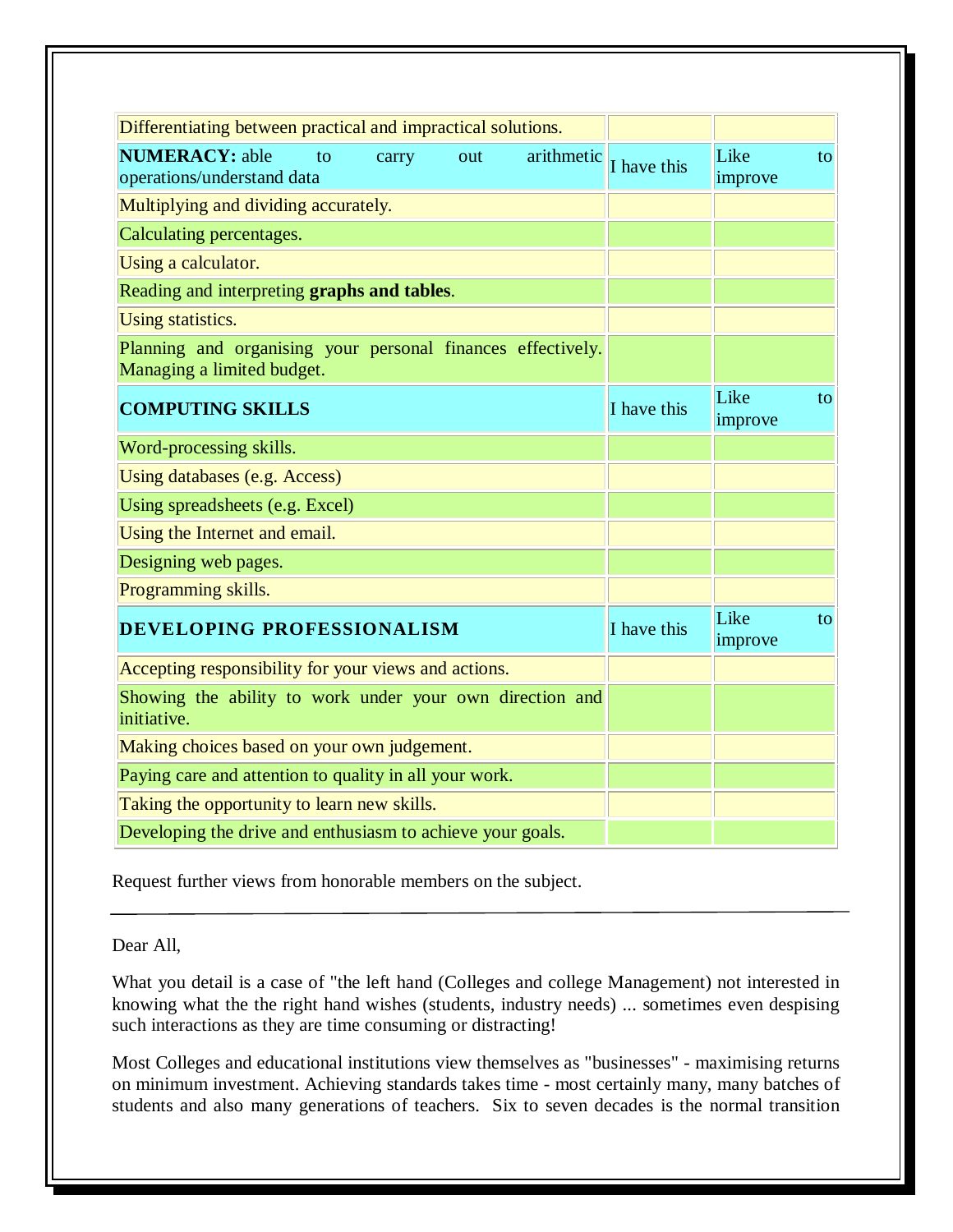time from the early incubation phase and teething problems to the next level of maturity in such establishments.

Realizing all such problems, one needs a formula that can "fast track" the performance and output of these institutions. What you propose... " college and the organisation sitting together to work out what is required of the students to find jobs in their respective organisations.." is an excellent solution. But then this is a typical "horse & grass" situation which gets in the way of logical developments ... ("horse & grass" position: what will the horse eat if it makes friends with the grass?")

Dear All,

Virenderji rightly said :

"Again, why management should limit to industry only. Do we not need management in politics, in service sector, in art and entertainment , in research and development etc. etc…"

Applications of managements concepts are in all walks of life.Even common man uses management concepts in his day to day life. It is expected that a qualified MBA should do job better.

Corporate / Industry is not the only field , MBA can go for Entrepreneurship, NGO, Politics, and unlimited verticals of Industry say IT, Retail,Pharma, Agriculture etc etc. Each one require different skill sets which are part of Capability. College responsibility is only to built basic competency level which is being done good or not very good. Basic skills are taught in one way or the other.

We have to focus on basic skills which are common to all applications of MBA. Skills requirements are dynamic and will be changing from place to place and time to time.

Skill gaps like terms are coined by HR to show their importance. Colleges can not please every section of the industry / business. With basic competency it is the responsibility of organization to provide necessary training to meet their business requirements

Management Colleges should focus on developing well only basic skills.

Regards. Raj Verma

**"It is to be noted that the gap (variation)represents the degree of variation between planned (or unplanne)and performed"**